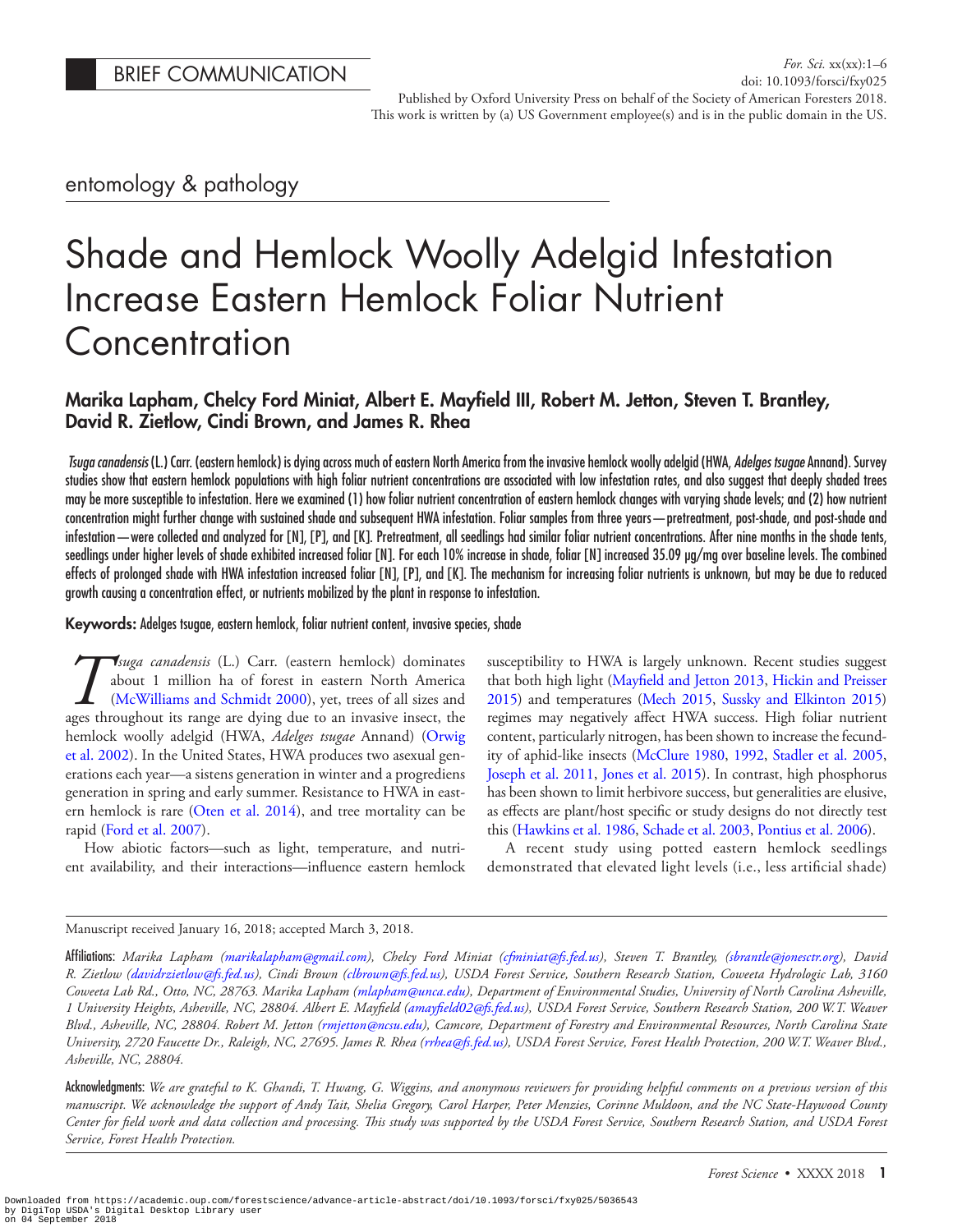reduced HWA densities and improved plant carbon balance of infested eastern hemlock seedlings [\(Brantley et al. 2017](#page-4-5)). During the course of that experiment, we observed large differences in the infestation success among shade treatments. We speculated that it might have been related to foliar chemistry and established the present companion study, which analyzed pre-harvested foliar samples for [N], [P], and [K] to see if there were relationships with shade and HWA densities. While the study design is not ideal (see below), we report our results here as a brief communication that may lend supporting evidence for a wider trend to be more fully explored with future studies. The present study aimed to examine how foliar nutrient concentrations of eastern hemlock (1) change with shade, and (2) change with prolonged shade with subsequent HWA infestation. We hypothesized that: (1) pretreatment seedlings would have similar foliar nutrient investment; (2) shade would influence foliar nitrogen, phosphorus, and potassium concentrations; and (3) HWA densities would follow patterns of foliar nutrient investment.

# Materials and Methods

#### Study Area, Experimental Design, and Shade Treatments

The study area, experimental design, shade treatments, and HWA infestation treatments are described fully in [Brantley et al.](#page-4-5)  [\(2017\)](#page-4-5) and briefly summarized here. The study was conducted in Waynesville, NC, USA (35.48752°, –82.96768°, elevation 820 m, mean annual temperature 12.8 ºC). Twenty shade tents (1 m x 1 m x 1.3 m) arranged in four rows were established in an open field. Tent frames were randomly assigned a treatment and covered with shade cloth to achieve either 0 (no shade cloth), 30, 50, 70, or 90% shade. In May 2013, 100 four-year-old bare root eastern hemlock seedlings were potted in 6-liter plastic pots in a growing mix with 15 g of 15-16-17 fertilizer. On 12 July 2013, five potted seedlings were placed in each shade tent. Twice per week in spring, summer, and fall, seedlings were drip irrigated at 1.9 liters of water per hour for 2–4 hours. Irrigation was adjusted for low-rainfall periods as needed [\(Brantley et al. 2017](#page-4-5)).

#### Infestation with *A. tsugae*

After nine months in the shade treatments, all seedlings were artificially infested with HWA. We note that this study design does not have proper controls that were (1) shaded, and (2) unshaded but not infested; thus, we cannot completely disentangle the effects of shade from HWA on foliar chemistry. Eastern hemlock branches infested with HWA sistens ovisacs and progrediens eggs were cut into 40-cm-long pieces and cut ends placed in water until used. Heavily and lightly infested 40-cm shoots averaged 257 and 108 ovisacs per shoot, respectively, whereas both groups averaged 15 eggs per ovisac. Four shoots (two heavily and two lightly infested) were loosely attached to each seedling using metal paper clips ([Jetton et al. 2014](#page-4-6)), resulting in an estimated 11,000 progrediens eggs applied per seedling. Progrediens crawlers (first instars that emerge with functional legs) hatched and dispersed from source branches after approximately 3 weeks.

The HWA progrediens generation settled on the seedling's 2013 shoot growth and gave rise to a sistens generation that settled on the 2014 shoot growth. Ovisac counts of the settled progrediens and sistens generations were made on June 9, 2014, and January 21, 2015, respectively. Counts were made on five 10-cm shoot tips (one terminal and four laterals) and averaged to produce a mean density (HWA dm<sup>-1</sup>) per seedling, as originally reported in [Brantley](#page-4-5) [et al. \(2017\)](#page-4-5).

#### Foliar Analysis

Foliage was collected from terminal branches from each seedling at three sampling times: t1, July 12, 2013, immediately prior to imposing shade treatments; t2, March 19, 2014, after 9 months of shade treatment and immediately prior to infestation; and t3, April 2, 2015, after 11 months of continued shade and infestation [\(Figure 1](#page-2-0)). Samples were transported to the lab on ice, and frozen until processed. Samples for t1 and t2 were dried at 60°C for three days and then ground (8000D MixerMill). Samples collected in t3 were dried at 100°C for one hour prior to drying at 60°C for three days. Samples from t3 were processed differently because they were also analyzed for carbohydrates [\(Brantley et al. 2017](#page-4-5)). All dried and ground samples were then analyzed for N (Thermo Electron Corp. Flash EA 1112 NC) following the Dumas method, and for P and K (Thermo Scientific iCAP 6300 Inductively Coupled Plasma Optical Emission Spectrometer) following the dry ash method [\(Miniat and Brown 2017](#page-5-11)).

We tested whether drying temperature affected foliar nutrient concentration, by analyzing foliage collected from 10 eastern hemlock trees growing in the Coweeta Basin, NC, along an N availability gradient. Samples and a certified reference (NIST peach leaves SRM#1547) were treated and analyzed as described above for t1/t2 and t3. A paired *t*-test showed that drying temperature did not affect nutrient concentration (for N, P, and K, respectively,  $t_s = 0.88$ ,  $P = 0.40$ ;  $t_s = -0.07$ ,  $P = 0.95$ ;  $t_s = -0.86$ ,  $P = 0.41$ ). Tree 5 was excluded because of suspected contamination.

#### Statistical Analysis

We modeled foliar [N], [P], and [K] as linear functions of shade and HWA density, as shade was a continuous variable rather than categorical. For all analyses, tent was the experimental unit  $(n = 20)$ ; subsamples within tent were averaged. HWA densities were log-transformed to reduce heteroscedasticity. To estimate the effect that HWA infestation had on foliar chemistry in addition to the effects of continued shade (t2 *vs.* t3), we calculated the change

### Management and Policy Implications

Due to the persistent changes in terrestrial and stream ecosystem structure and function, a wide variety of strategies are being developed and implemented to reduce the effects of *A*. *tsugae* on eastern hemlock. However, little is known about how abiotic factors—such as light, temperature, and nutrient availability, and their interactions—influence eastern hemlock susceptibility to *A*. *tsugae*. This study aims to gain a better understanding of the possible mechanisms of hemlock susceptibility to infestation in the field. The inverse relationship between ambient light and foliar nitrogen concentration and adelgid density suggests that *A*. *tsugae* infestation may be more severe in heavily shaded environments, and that nutrients might be mobilized to the foliage after infestation to create even greater susceptibility in these shaded environments. Silvicultural treatments that increase light incident on the hemlock canopy may reduce susceptibility to infestation.

Downloaded from https://academic.oup.com/forestscience/advance-article-abstract/doi/10.1093/forsci/fxy025/5036543<br>by DigiTop USDA's Digital Desktop Library user<br>on 04 September 2018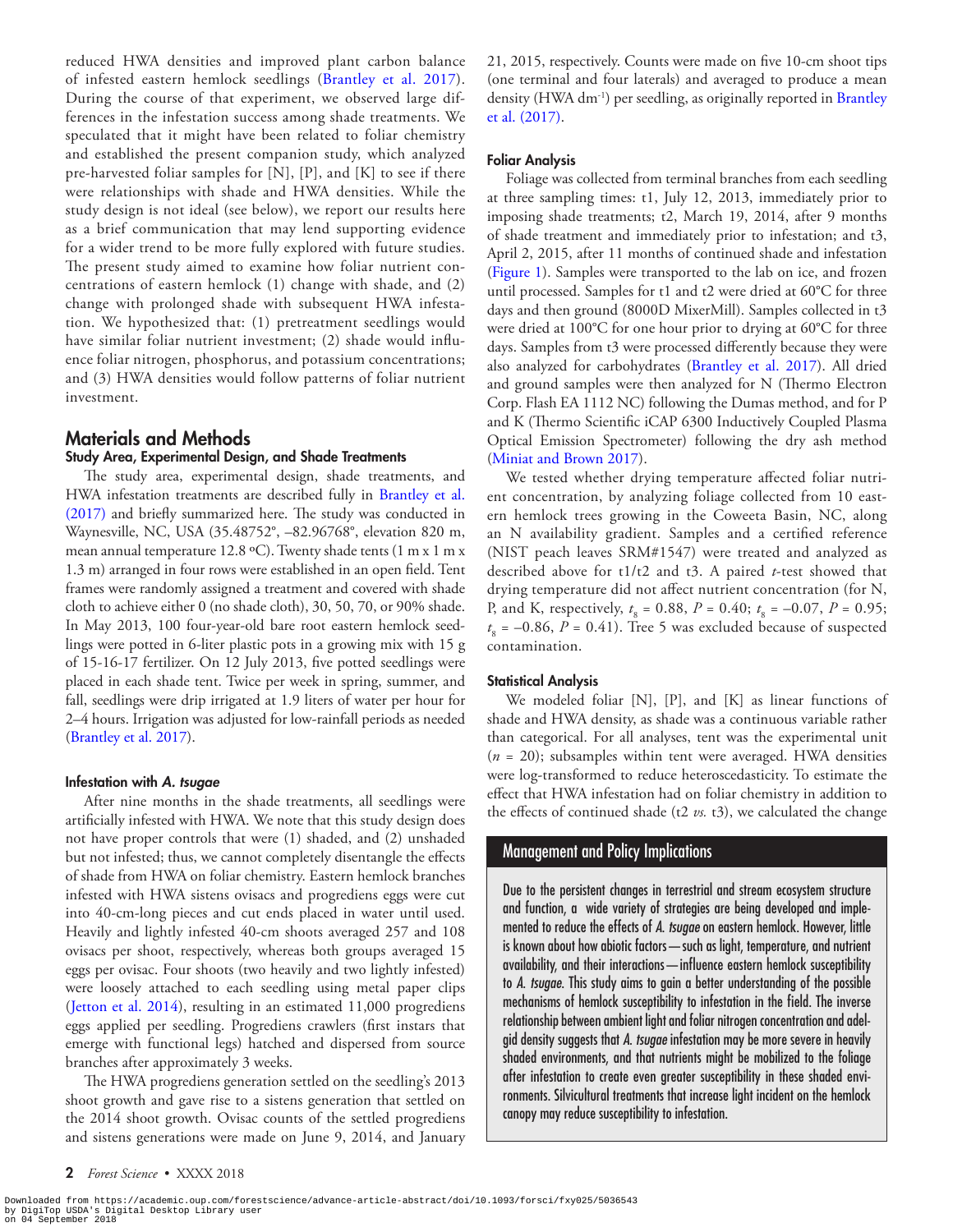

Figure 1. Timeline of shade and *A. tsugae* (HWA) treatment implementation.

in foliar [N], [P], and [K] as  $2015$  concentration (t3) minus  $2014$ concentration (t2) and modeled these as linear functions of shade or HWA density.

# **Results**

Prior to shade treatment implementation (t1), mean foliar [N], [P], and [K] did not differ by planned shade treatment group [\(Figures 2a](#page-3-0), [2d,](#page-3-0) [2g](#page-3-0)). After nine months in the shade tents, seedlings under higher levels of shade exhibited increased foliar [N] [\(Figure 2b\)](#page-3-0). For each 10% increase in shade, foliar [N] increased 35.09  $\mu$ g/mg over baseline levels [\(Figure 3a\)](#page-3-1). Foliar [P] and [K] were not affected by shade implementation from t1 to t2 ([Figures 2e, 2h](#page-3-0), [4a](#page-4-7)). Seedlings under higher levels of shade exhibited higher HWA densities following artificial infestation, in both the settled progrediens (June 2014) and the subsequent sistens (Jan 2015) generations [\(Brantley et al. 2017\)](#page-4-5). Shade treatments only affected incident light, and did not affect temperature or relative humidity ([Brantley](#page-4-5)  [et al. 2017](#page-4-5)).

The combined effects of prolonged shade with HWA infes-tation (t3) increased foliar [N], [P], and [K] ([Figures 2c,](#page-3-0) [2f,](#page-3-0) [2i](#page-3-0)). Foliar [N], [P], and [K] increased at a rate of 115  $\mu$ g/mg, 0.043  $\mu$ g/ mg, 0.160 µg/mg for every 10% increase in shade, respectively [\(Figure 2\)](#page-3-0). With each 10% increase in shade, the change in foliar [N] from t2 to t3 increased by 0.079% ([Figure 3\)](#page-3-1), and the change in foliar [P] increased by 5.8% ([Figure 4](#page-4-7)). Shade explained variation in [N], and shade and HWA density explained variation in [P] [\(Figures 3b–c](#page-3-1), [4b–c\)](#page-4-7). Shade explained more variation in changes in [K] than HWA density, although relationships were not significant (data not shown).

# **Discussion**

Pretreatment, replicate seedlings had similar foliar N, P, and K concentrations, averaging 1.61%, 0.228%, and 0.734%, respectively. Concentrations are similar to literature reports of healthy eastern hemlock (*ca.* 0.2% [P] and 0.75% [K]), while pretreatment seedling [N] was on the high end of the reported range (*ca.* 1.3%) [\(Pardo et al. 2005](#page-5-12), [Niklas and Cobb 2006](#page-5-13)). After imposing shade, foliar [N] increased with increasing shade, while [K] and

<span id="page-2-0"></span>[P] did not, which is consistent with literature reports ([Tucker](#page-5-14) [and Emmingham 1977,](#page-5-14) [Niinemets 1997](#page-5-15), [Richardson 2004](#page-5-16)). In these same seedlings, before infestation, new growth did not differ greatly among shade treatments ≤50% [\(Brantley et al. 2017](#page-4-5)). Artificial infestation resulted in higher HWA settlement (HWA density per unit new growth) on shaded seedlings, which had higher foliar [N], than on seedlings in the sun with lower foliar [N]. This suggests that deeply shaded trees with high foliar [N] may be the most susceptible to infestation. After seedlings were infested, leaf [N], [P], and [K] all increased with increasing levels of shade.

Our experiment was not able to discriminate whether HWA settled preferentially in shaded seedlings due to direct effects of light (or UV), or higher foliar [N], or both. The positive relationship between HWA density and shade is consistent with other artificial infestation experiments ([Hickin and Preisser 2015](#page-4-1)), and this pattern may be due to negative phototactic crawler behavior under elevated light [\(Atkins and Hall 1969\)](#page-4-8). HWA could have also been attracted to foliage with higher N concentrations ([Coley 1980](#page-4-9), [Crawley 1983,](#page-4-10) [Raupp and Denno 1983](#page-5-17)). Further, once settled, infestation itself seemed to increase foliar [N]. Other studies have found that foliar [N] in infested trees is greater than that of uninfested trees, but the magnitude varies from a substantial 20–40% higher ([Stadler et al. 2006,](#page-5-18) [Domec](#page-4-11) [et al. 2013](#page-4-11)), to a modest *ca.* 4% ([Cobb et al. 2006](#page-4-12)). Recent studies document that foliar N-containing compounds increase with infestation ([Gómez et al. 2012,](#page-4-13) [Williams et al. 2016\)](#page-5-19), specifically when HWA is actively feeding ([Gonda-King et al. 2014](#page-4-14)); and that infested saplings have soils with higher N availability, greater uptake of that available soil N, and higher foliar [N] as a result compared to uninfested seedlings ([Rubino et al. 2015](#page-5-20)).

Increasing leaf [P] also may have been more a consequence of infestation rather than shade. Biosynthesis of many defensive compounds (e.g., terpenes, resins) requires P, and an induced defensive response has been documented in eastern hemlock following HWA attack [\(Radville et al. 2011](#page-5-21), [Domec et al. 2013,](#page-4-11) [Pezet et al. 2013](#page-5-22)). Leaf [P] is greater in eastern hemlock trees with poor HWA colonization success [\(Pontius et al. 2006\)](#page-5-10); and in *Tusga* species that are HWA-resistant compared to susceptible species [\(Pontius et al. 2006](#page-5-10)), partially due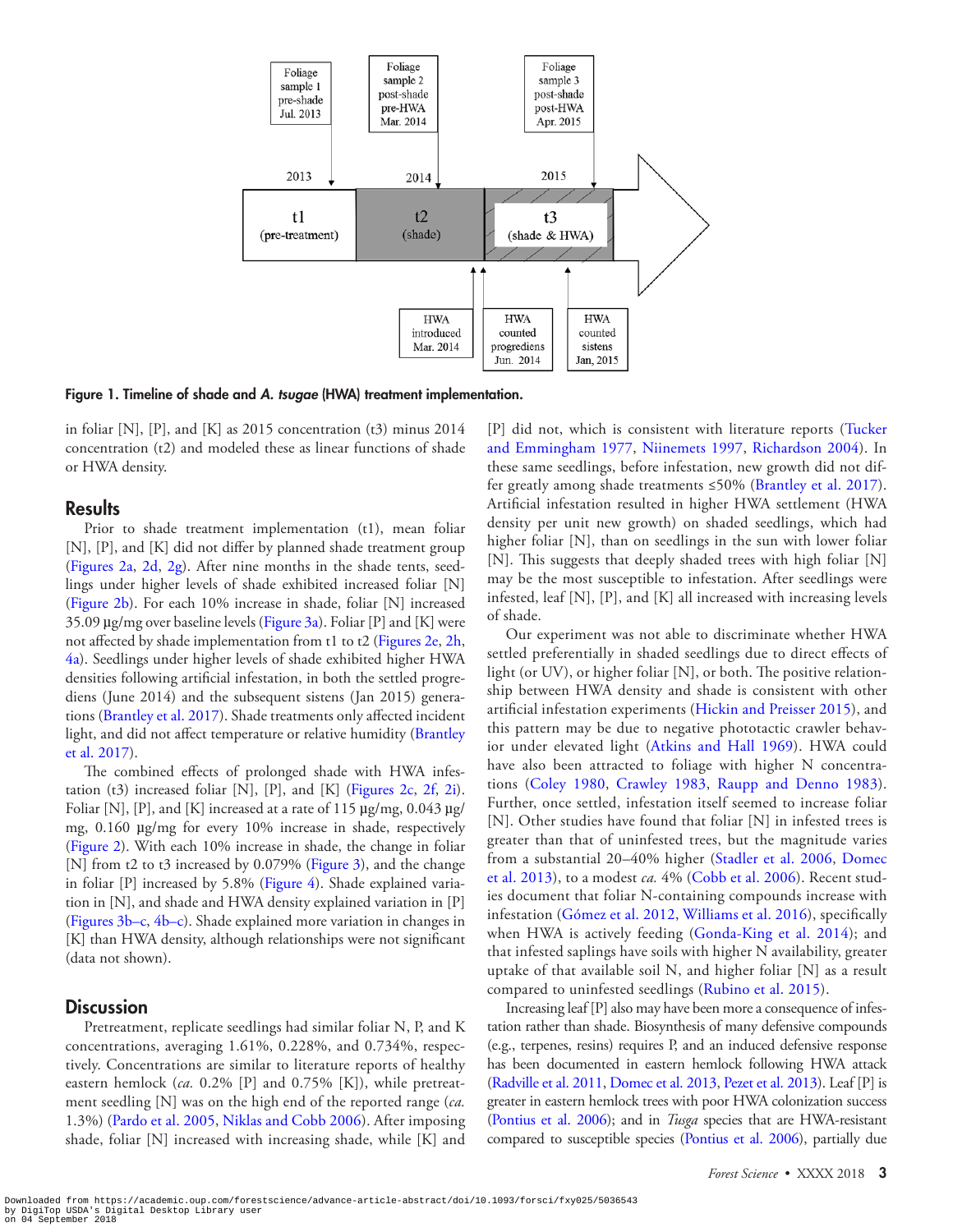

Shade  $(\% )$ 

Figure 2. Eastern hemlock foliar nitrogen, phosphorous and potassium concentrations during the study from 2013 to 2015: pre-treatment (a, d, g), after shade implementation (b, e, h), and after shade and *A. tsugae* infestation treatments (c, f, i). Values are plotted against planned level of shade treatment (a, d, g), or imposed shade levels (all other panels). For each panel and shade treatment, *n* = 4 (note: some symbols overlap).

<span id="page-3-0"></span>

<span id="page-3-1"></span>Figure 3. Change in foliar nitrogen concentration attributable to shade implementation, estimated as 2014 [N] measurement minus 2013 [N] measurement (a), and change in foliar [N] attributable to shade implementation and hemlock woolly adelgid (HWA) infestation as a function of shade level (b) and HWA density (c). In (b) and (c), change is estimated as 2015 [N] measurement minus 2014 [N] measurement.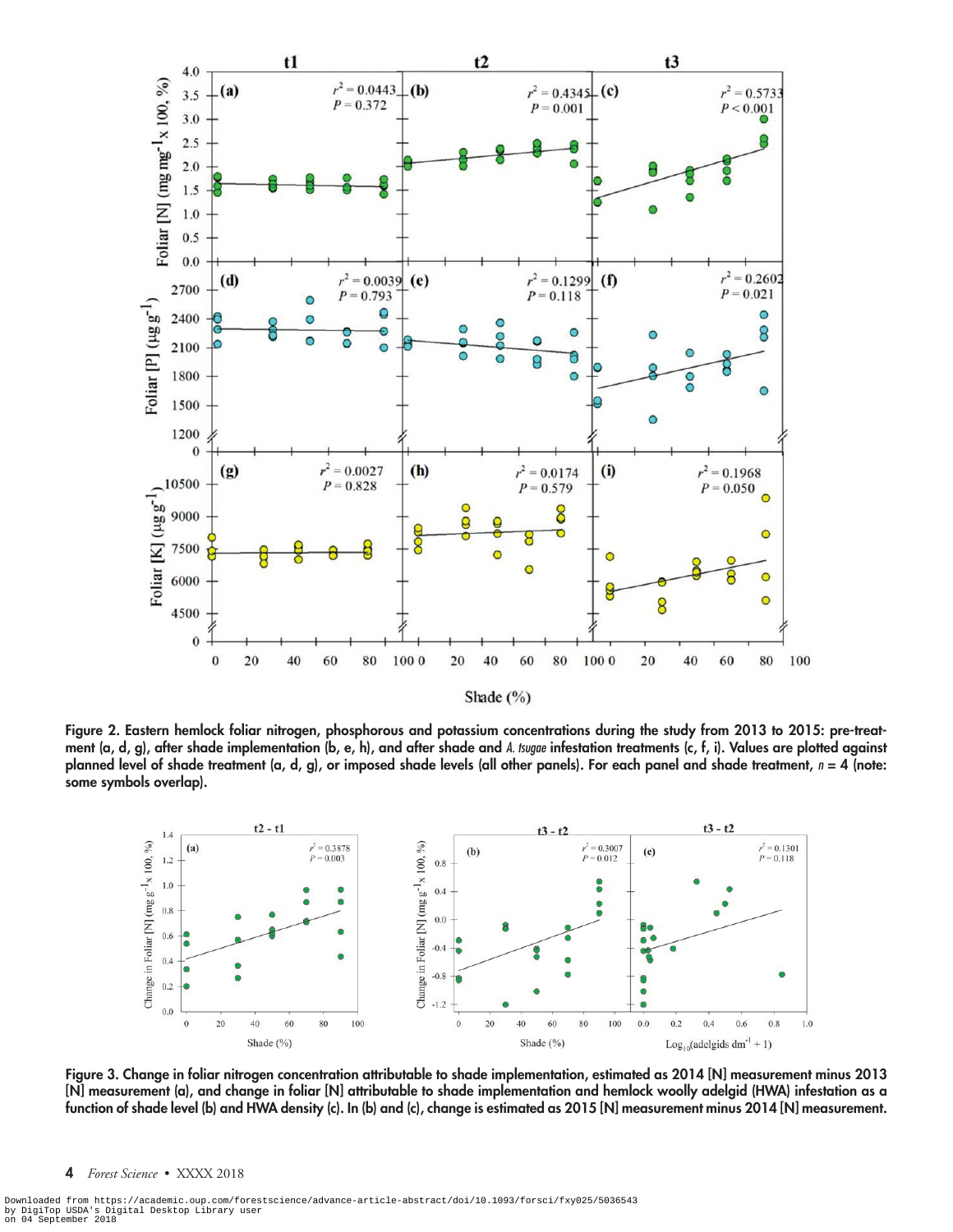

<span id="page-4-7"></span>Figure 4. Change in foliar phosphorous concentration attributable to shade implementation, estimated as 2014 [P] measurement minus 2013 [P] measurement (a), and change in foliar [P] attributable to shade implementation and hemlock woolly adelgid (HWA) infestation as a function of shade level (b) and HWA density (c). In (b) and (c), change is estimated as 2015 [P] measurement minus 2014 [P] measurement.

to higher leaf terpene volatiles in the former compared to the latter [\(Lagalante et al. 2007](#page-5-23)). While we did not measure defense compounds in our study, the trend toward increase in foliar [P] associated with infestation may have indicated an induced defensive response.

Over the long term, the amount of new growth decreased with HWA infestation [\(Brantley et al. 2017](#page-4-5)), consistent with literature findings [\(Coates and Burton 1999\)](#page-4-15). Decreased new growth in shaded and infested seedlings could have contributed to a "concentration effect" per leaf; because all seedlings had similar soil N availability in the potting media, seedlings with more growth could have had lower tissue concentrations because of reduced relative supply. Less growth and carbon fixation in shaded trees may make trees succumb to mortality more quickly after infestation than trees in higher-light regimes, as found by [Krapfl et al. \(2011\)](#page-4-16).

Our study is one of the first to track foliar nutrient concentrations over time, as seedlings underwent both shade and infestation treatments. Because our study could not isolate whether HWA preferentially settled on shaded trees in direct response to light, or if they preferentially settled on trees because of increased foliar [N], we suggest a follow-up study employing a fertilization and shade factorial design with artificial infestation to help resolve this question. However, if HWA crawlers are more likely to accept and settle on shoots with higher [N], and infestation also increases foliar [N], then this could indicate a positive feedback of the host to future infestation. Finally, future studies that track foliar changes of infested trees should consider also measuring HWA survivorship and fecundity, as longer-term measures of tree susceptibility.

# Literature Cited

- <span id="page-4-8"></span>ATKINS, M., AND A. HALL. 1969. Effect of light and temperature on the activity of balsam woolly aphid crawlers. *Can. Entomol.* 101:481–488. doi:10.4039/ent101481-5.
- <span id="page-4-5"></span>BRANTLEY, S.T., A.E. MAYFIELD, R.M. JETTON, ET AL. 2017. Elevated light levels reduce hemlock woolly adelgid infestation and improve carbon balance of infested eastern hemlock seedlings. *Forest. Ecol. Manag.* 385:150– 160. doi:10.1016/j.foreco.2016.11.028.
- <span id="page-4-15"></span>COATES, K.D., AND P.J. BURTON. 1999. Growth of planted tree seedlings in response to ambient light levels in northwestern interior cedar-hemlock forests of British Columbia. *Can. J. For. Res.* 29:1374–1382. doi:10.1139/cjfr-29-9-1374.
- <span id="page-4-12"></span>Cobb, R.C., D.A. Orwig, and S. Currie. 2006. Decomposition of green foliage in eastern hemlock forests of southern New England impacted by hemlock woolly adelgid infestations. *Can. J. For. Res.* 36:1331–1341. doi:10.1139/x06-012.
- <span id="page-4-9"></span>Coley, P.D. 1980. Effects of leaf age and plant life history patterns on herbivory. *Nature.* 284:545–546. doi:10.1038/284545a0.
- <span id="page-4-10"></span>Crawley, M.J. 1983. *Herbivory. The dynamics of animal-plant interactions*. Blackwell Scientific Publications, Oxford, UK. 437 p.
- <span id="page-4-11"></span>DOMEC, J.C., L.N. RIVERA, J.S. KING, ET AL. 2013. Hemlock woolly adelgid (*Adelges tsugae*) infestation affects water and carbon relations of eastern hemlock (*Tsuga canadensis*) and Carolina hemlock (*Tsuga caroliniana*). *New Phytol.* 199:452–463. doi:10.1111/nph.12263.
- <span id="page-4-0"></span>FORD, C.R., J.M. VOSE, M. DALEY, AND N. PHILLIPS. 2007. Use of water by eastern hemlock: Implications for systemic insecticide application. *Arboric. Urban. For.* 33:421–427.
- <span id="page-4-13"></span>Gómez, S., C.M. Orians, and E.L. Preisser. 2012. Exotic herbivores on a shared native host: Tissue quality after individual, simultaneous, and sequential attack. *Oecologia.* 169:1015–1024. doi:10.1007/ s00442-012-2267-2.
- <span id="page-4-14"></span>Gonda-King, L., S. Gómez, J.L. Martin, C.M. Orians, and E.L. Preisser. 2014. Tree responses to an invasive sap-feeding insect. *Plant Ecol.* 215:297–304. doi:10.1007/sll258-014-0298-y.
- <span id="page-4-4"></span>HAWKINS, C., M. WHITECROSS, AND M. ASTON. 1986. Interactions between aphid infestation and plant growth and uptake of nitrogen and phosphorus by three leguminous host plants. *Can. J. For. Res.* 64:2362– 2367. doi:10.1139/b86-311.
- <span id="page-4-1"></span>HICKIN, M., AND E.L. PREISSER. 2015. Effects of light and water availability on the performance of hemlock woolly adelgid (Hemiptera: Adelgidae). *Environ Entomol.* 44:128–135. doi:10.1093/ee/nvu012.
- <span id="page-4-6"></span>JETTON, R.M., A.E. MAYFIELD, AND Z.L. POWERS. 2014. Development of a rain down technique to artificially infest hemlocks with the hemlock woolly adelgid, *Adelges tsugae*. *J. Insect Sci.* 14:106. doi:10.1093/ jis/14.1.106.
- <span id="page-4-3"></span>Jones, A.C., D.E. Mullins, C. Brewster, J.P. Rhea, and S.M. Salom. 2015. Fitness and physiology of *Adelges tsugae* (Hemiptera: Adelgidae) in relation to the health of the eastern hemlock. *Insect Sci.* 23:843–853. doi:10.1111/1744-7917.12240.
- <span id="page-4-2"></span>Joseph, S.V., A.E. Mayfield III, M.J. Dalusky, C. Asaro, and C.W. BERISFORD. 2011. Phenology of the hemlock woolly adelgid (Hemiptera: Adelgidae) in northern Georgia. *J. Entomol. Sci.* 46:315– 324. doi:10.18474/0749-8004-46.4.315.
- <span id="page-4-16"></span>Krapfl, K.J., E.J. Holzmueller, and M.A. Jenkins. 2011. Early impacts of hemlock woolly adelgid in *Tsuga canadensis* forest communities of the southern Appalachian Mountains. *J. Torrey Bot. Soc.* 138:93–106. doi:10.3159/10-ra-031.1.